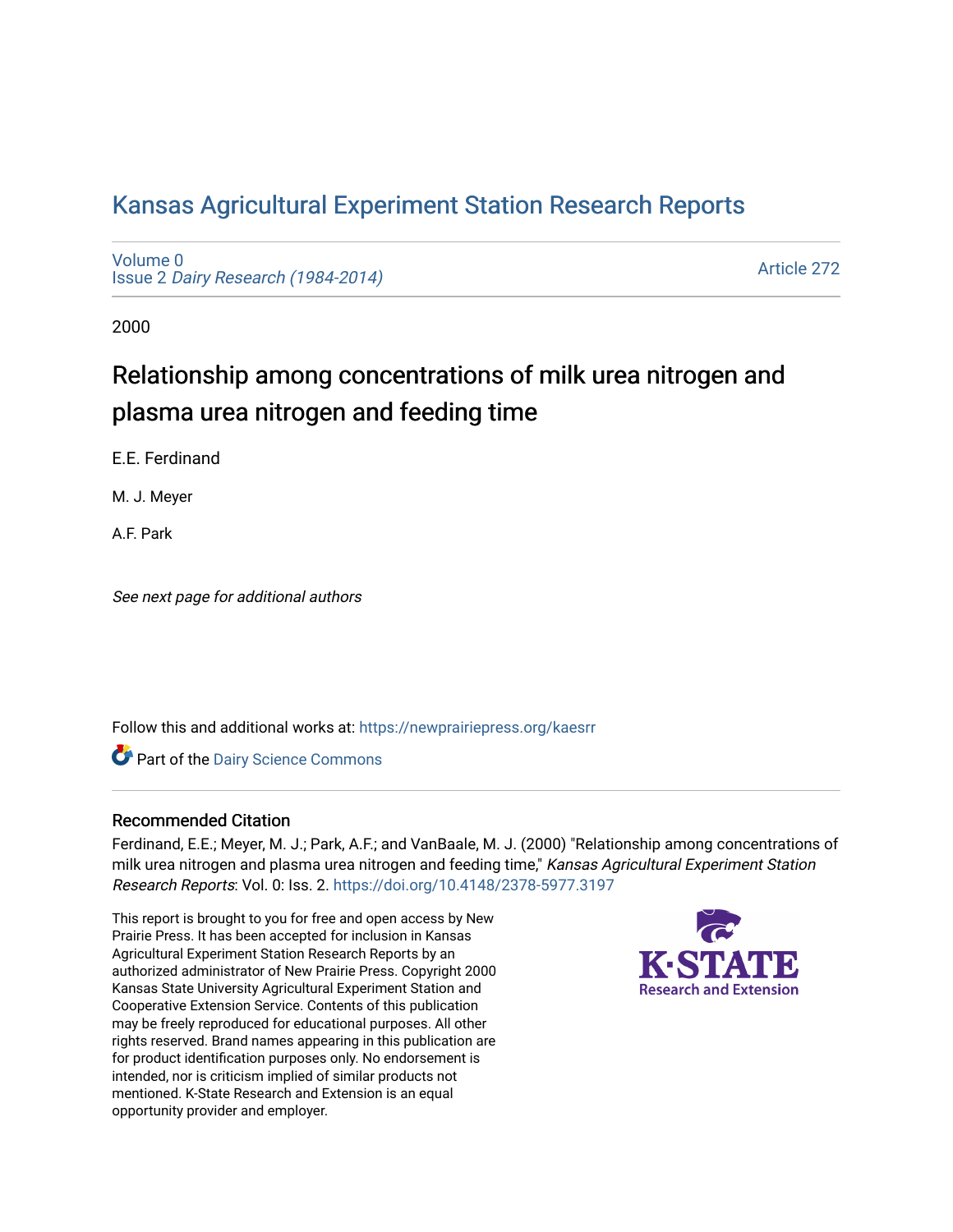# Relationship among concentrations of milk urea nitrogen and plasma urea nitrogen and feeding time

# **Abstract**

Eight Holstein cows were used to determine the relationship among milk urea nitrogen (MUN), plasma urea nitrogen (PUN), and feeding time. We first established that MUN concentrations were similar in concentration among quarters by comparing milk samples from each quarter just before milking. In order to determine if collecting a sample of milk from a quarter influenced the MUN in samples taken later, samples were obtained from the right front quarter (RF) at 2, 4, 6, and 8 hr after the AM milking and from the left front quarter (LF), right rear (RR), and left rear (LR) at 4, 6, and 8 h after the AM milking, respectively. The MUN in samples obtained from RF at 4 hr was lower (P<0.01) than corresponding samples taken from LF, but samples from RF at 6 and 8 hr did not differ from corresponding samples obtained from RR and LR. We concluded that by 6 hr, the effect of previous milking on MUN concentration disappeared because of dilution. To determine the influence of feeding time on MUN concentrations, cows were fed half of their normal PM feeding, injected with oxytocin at the subsequent AM milking to reduce residual milk, and offered surplus feed after the AM milking. Milk samples were collected at 2, 4, 6, 8, 10, and 12 hr after feeding from RF, LF, RR, LR, RF, and LF quarters, respectively. Blood samples were obtained from the coccygeal vein at hourly intervals after feeding with the last sample collected 12 hr after feeding. The MUN concentrations at 2, 4, 6, and 8 hr were similar. The MUN at 10 hr was similar to those at 2 and 8 hr, less than that at 4 and 6 hr, and greater than that for the 12 hr sample. Concentrations of PUN peaked at 2 hr postfeeding, then gradually declined through 12 hr postfeeding. The MUN peaked at 6 hr postfeeding and then declined. Time after feeding significantly influenced PUN and MUN concentrations.; Dairy Day, 2000, Kansas State University, Manhattan, KS, 2000;

# Keywords

Dairy Day, 2000; Kansas Agricultural Experiment Station contribution; no. 01-166-S; Report of progress (Kansas State University. Agricultural Experiment Station and Cooperative Extension Service); 861; Dairy; MUN; PUN; Feeding time

# Creative Commons License



This work is licensed under a [Creative Commons Attribution 4.0 License](https://creativecommons.org/licenses/by/4.0/).

# Authors

E.E. Ferdinand, M. J. Meyer, A.F. Park, and M. J. VanBaale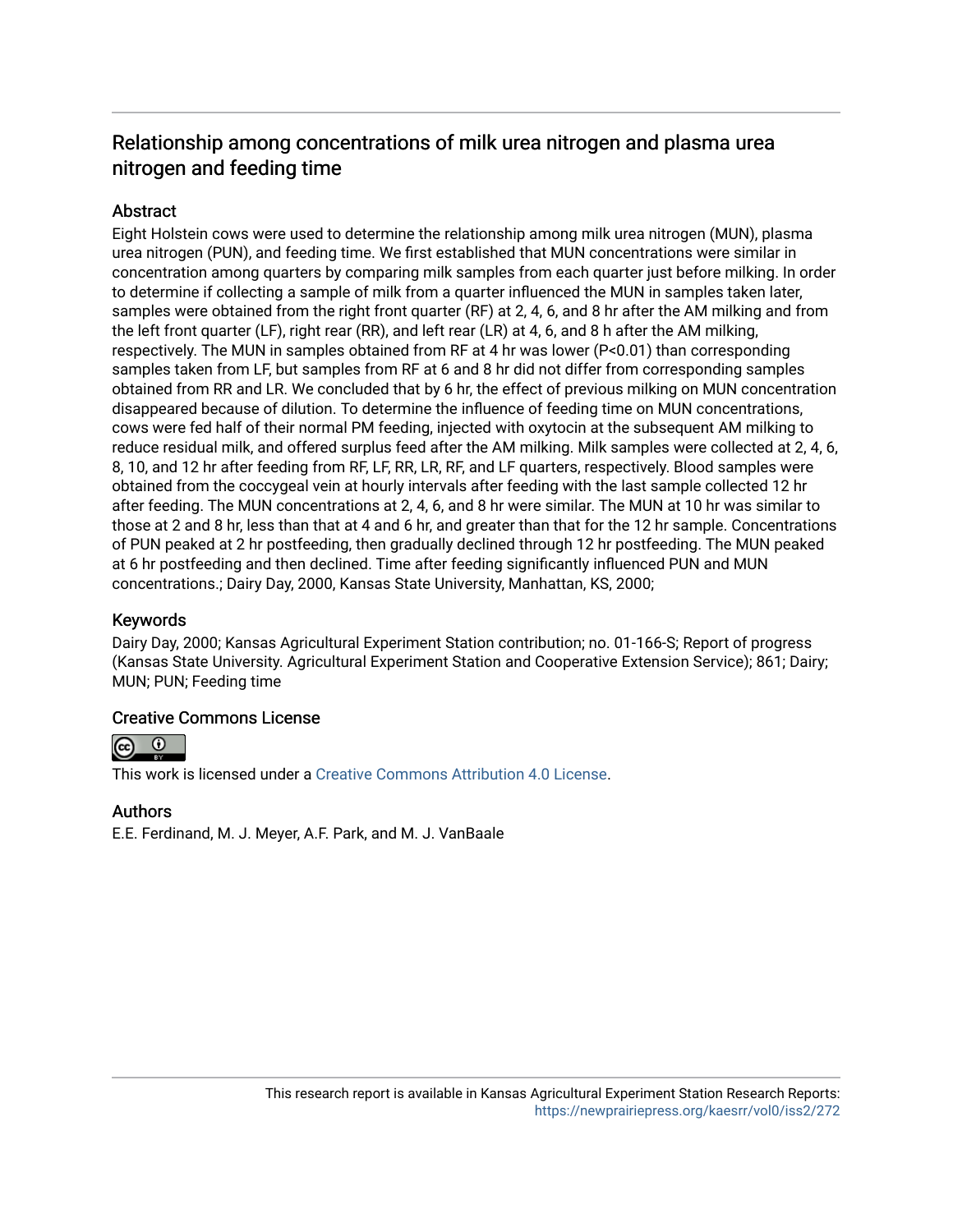#### **RELATIONSHIP AMONG CONCENTRATIONS OF MILK UREA NITROGEN AND PLASMA UREA NITROGEN AND FEEDING TIME**

*E. E. Ferdinand, J. E. Shirley, M. J. Meyer, A. F. Park, M. J. VanBaale, and E. C. Titgemeyer*

#### **Summary**

Eight Holstein cows were used to determine the relationship among milk urea nitrogen (MUN), plasma urea nitrogen (PUN), and feeding time. We first established that MUN concentrations were similar in concentration among quarters by comparing milk samples from each quarter just before milking. In order to determine if collecting a sample of milk from a quarter influenced the MUN in samples taken later, samples were obtained from the right front quarter (RF) at 2, 4, 6, and 8 hr after the AM milking and from the left front quarter (LF), right rear (RR), and left rear (LR) at 4, 6, and 8 h after the AM milking, respectively. The MUN in samples obtained from RF at 4 hr was lower (*P*<0.01) than corresponding samples taken from LF, but samples from RF at 6 and 8 hr did not differ from corresponding samples obtained from RR and LR. We concluded that by 6 hr, the effect of previous milking on MUN concentration disappeared because of dilution. To determine the influence of feeding time on MUN concentrations, cows were fed half of their normal PM feeding, injected with oxytocin at the subsequent AM milking to reduce residual milk, and offered surplus feed after the AM milking. Milk samples were collected at 2, 4, 6, 8, 10, and 12 hr after feeding from RF, LF, RR, LR, RF, and LF quarters, respectively. Blood samples were obtained from the coccygeal vein at hourly intervals after feeding with the last sample collected 12 hr after feeding. The MUN concentrations at 2, 4, 6, and 8 hr were similar. The MUN at 10 hr was similar to those at 2 and 8 hr, less than that at 4 and 6 hr, and greater than that for the 12 hr sample. Concentrations of PUN peaked at 2 hr postfeeding, then gradually declined through 12 hr postfeeding. The MUN peaked at 6 hr postfeeding and then declined. Time after feeding significantly influenced PUN and MUN concentrations.

(Key Words: MUN, PUN, Feeding Time.)

#### **Introduction**

Crude protein in dairy cow diets consists of ruminally degradable and undegradable fractions. Ruminal microbes utilize degradable protein to meet their requirements. A portion of this degradable protein appears in the lower tract as microbial protein that can be digested, absorbed, and utilized by the cow's body. Undegradable protein passes through the rumen and can be digested and absorbed in the lower tract. The optimal amount of each protein fraction to include in the diet is influenced by the amount of milk produced. Milk production dictates the amount of metabolizable protein required and influences total feed intake by the cow. Ruminally degradable protein and carbohydrates in the diet influence the efficiency by which rumen microorganisms incorporate dietary rumen degradable protein into microbial protein. Generally, the efficiency of protein utilization in the rumen decreases as protein intake increases or the microbial population decreases. One method of evaluating protein utilization in the rumen is to measure plasma urea nitrogen (PUN), a byproduct of ammonia clearance from the blood. This detoxification event occurs in the liver, where amine groups are bonded to form urea for excretion primarily in the urine. Urea also is recycled back into the rumen via the salivary glands or excreted in the milk. The urea nitrogen in milk (MUN) is correlated highly with that in blood. Thus,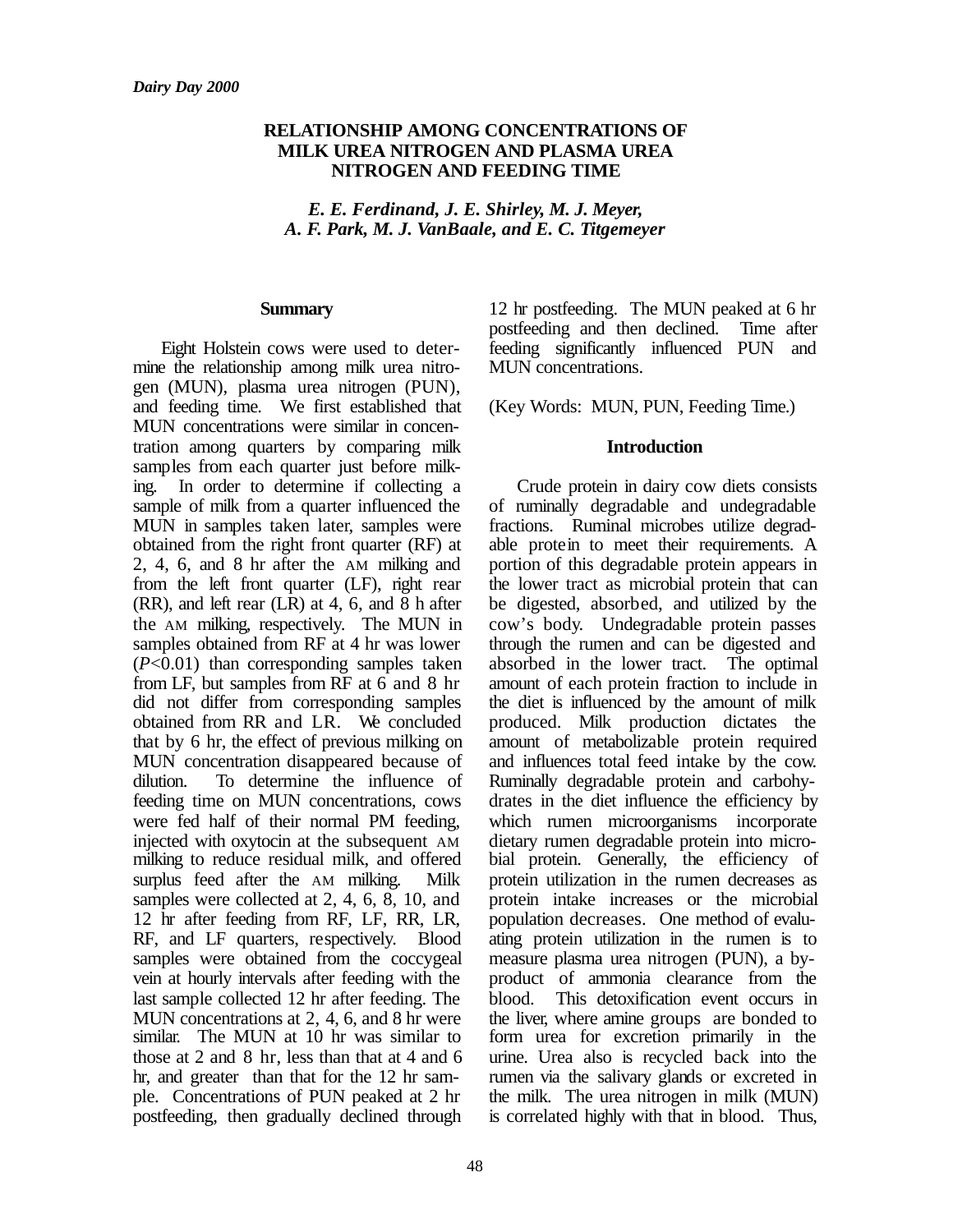MUN provides a convenient method of estimating PUN.

Feed intake and dietary content of ruminally available protein and rumen soluble carbohydrates affect MUN. Changes in dietary ingredients that result in more or less ruminally available protein, carbohydrates or both usually increase or decrease MUN if feed intake remains relatively constant. Protein not used by the cow contributes to unnecessary feed costs and excretion of nitrogen into the environment. Concentrations of MUN provide a convenient method to evaluate efficiency of nitrogen utilization among diets. The objective of this study was to determine the influence of feeding time on MUN and PUN concentrations.

#### **Procedures**

Eight Holstein cows past peak daily milk production were housed and fed in tie-stall facilities at the Kansas State University Dairy Teaching and Research Center, Manhattan. Diets were formulated to meet or exceed NRC (1989) recommendations. Cows were fed a total mixed ration with alfalfa hay and corn silage as the forages and corn as the cereal grain. Whole cottonseed and mechanically extracted soybean meal were used as the primary sources of supplemental fat and protein. Diets were formulated to contain .78 Mcal NEL/lb dry matter, 17% crude protein, 40% nonfiber carbohydrate, 6.8% rumen undegradable protein, and 10.2% rumen degradable protein on a dry matter basis. Cows were moved into the tiestall barn 3 days before the beginning of Experiments 1 and 2 and 10 days before Experiment 3. Averages for daily dry matter intake (DMI), crude protein intake (CPI), milk production, energy-corrected milk (ECM), and MUN/lb DMI for the 11-d experimental period are shown in Table 1. Milk samples were analyzed by the Heart of America DHI Laboratory, Manhattan, KS.

#### **Experiment 1**

The objective of this experiment was to determine whether quarter samples collected before complete milk-out accurately reflect the MUN concentrations of the total milk in the mammary glands and whether MUN values vary among quarters.

At the AM milking, milk samples were obtained from each quarter before attaching the milking machine, and a composite sample was taken from the weigh jar after milking. Milk samples were analyzed for concentration of fat, protein, solids-not-fat (SNF), lactose, somatic cell count (SCC), and MUN.

# **Experiment 2**

This experiment was conducted to determine if the process of collecting milk from a quarter influenced the MUN concentrations in samples obtained from the same quarter at 2, 4, 6, and 8 hr after milking. Sampling procedures consisted of predipping the teat, wiping the dip off, removing three to five squirts of milk, and collecting the sample. Milk samples were obtained from the right front (RF) quarter 2, 4, 6, and 8 hr after the AM milking. Milk samples were collected from the left front (LF) quarter at 4 hr after the AM milking, the right rear (RR) quarter at 6 hr after the AM milking, and the left rear (LR) quarter 8 hr after the AM milking.

# **Experiment 3**

Experiment 3 was conducted after results of experiments 1 and 2 were known. The objective of this experiment was to determine the influence of feeding time on concentrations of MUN and PUN.

Cows were limit fed the night before the experiment to encourage intake the next morning. At the AM milking, cows were injected with 80 IU of oxytocin to remove residual milk. Cows were fed immediately following milking. Milk samples were collected at 2, 4, 8, 10, and 12 hr after feeding from the RF, LF, RR, LR, RF, and LF quarter, respectively. Samples were analyzed for fat, protein, SNF, lactose, SCC, and MUN. Blood samples were collected from the coccygeal vein beginning 1 hr after feeding and at hourly intervals thereafter, with the last sample collected 12 hr after feeding. Plasma was separated immediately and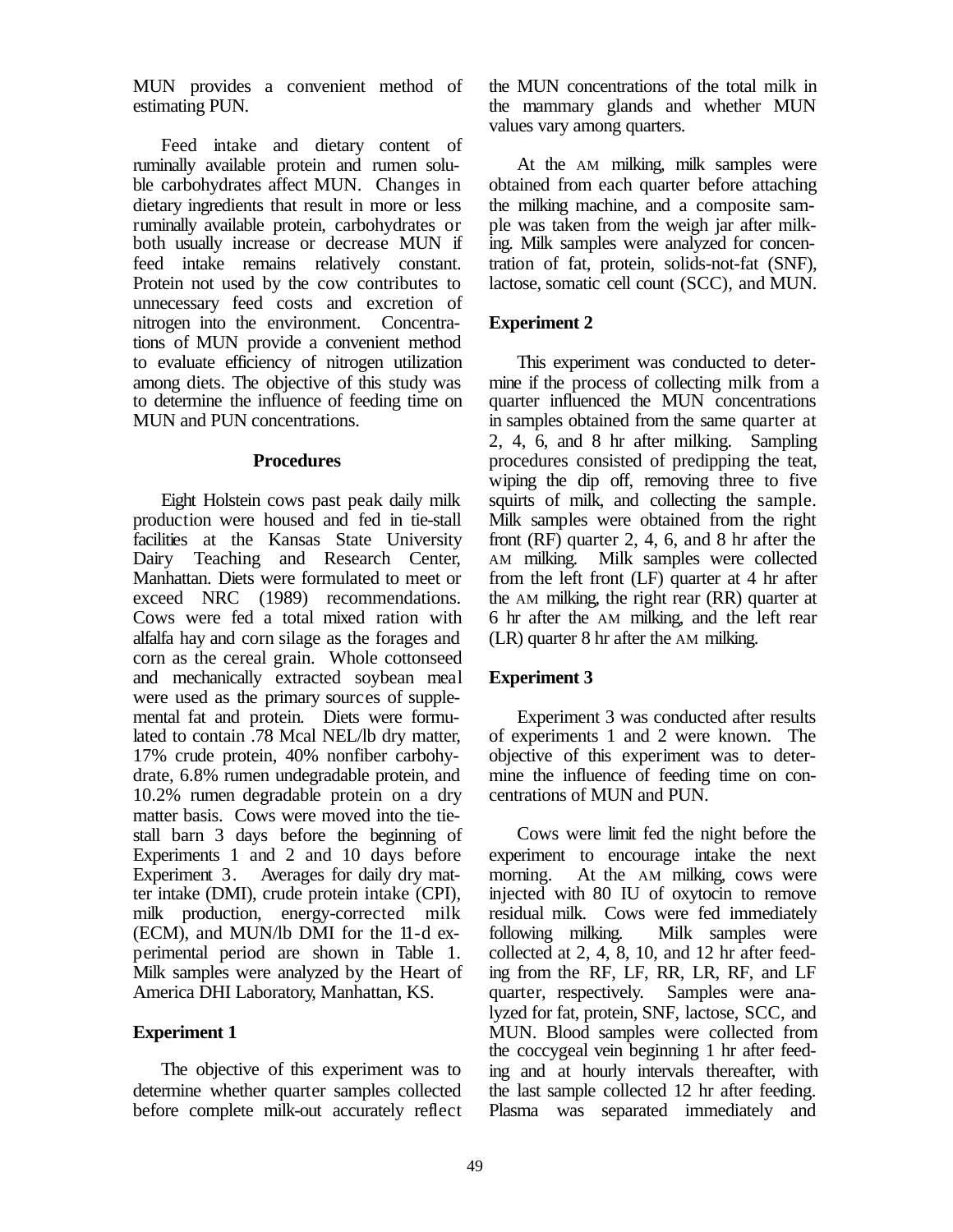frozen until analysis for glucose, total alpha amino nitrogen (TAAN), and PUN.

#### **Results**

### **Experiment 1**

The MUN concentrations in milk samples collected immediately before complete milk-out were not different among individual quarters. Urea nitrogen in milk from quarters, except the RF, differed (*P*<0.05) from that of the composite sample (Table 2). Percentages of milk fat were similar among quarters, but were greater in the composite sample  $(P<0.05)$  than in the quarter samples. Milk protein percentages among individual quarters did not differ, but were greater in samples from RF and LF than in the composite sample. Percentages of solids-not-fat and lactose in milk were not different among individual quarter and composite samples. Fewer (*P*<0.05) somatic cells were detected in milk from LF than milk from LR, but counts were similar among other quarters and the composite (Table 2).

# **Experiment 2**

The MUN concentrations in samples taken from the RF at 4 hr after complete milk-out and 2 hr after the first sample were lower (*P*<0.01) than those in samples taken from LF at 4 hr (Table 3). Samples obtained at 6 and 8 hr after milking contained similar concentrations of MUN among quarters sampled.

# **Experiment 3**

Variation in milk composition over time after feeding is shown in Table 4. Milk urea nitrogen peaked at 6 hr postfeeding and decreased linearly (*P*<0.01) through 12 hr postfeeding (Figure 1). Concentrations of MUN in milk samples obtained at 2, 4, 6, and 8 hr after feeding were numerically, but not significantly (*P*>0.05), different. Samples at 4 and 6 h were different. The 12 h postfeeding sample contained less (*P*<0.01) MUN than other samples. Milk fat percentages decreased linearly (*P*<0.01) over time, whereas percentages of milk protein, SNF,

and lactose increased linearly (*P*<0.01) over time.

The PUN concentration peaked at 2 hr postfeeding (15.77 mg/dL), then declined to 10.65 mg/dL at 12 hr postfeeding (Figure 1). A linear (*P*<0.01) relationship was observed between PUN and time after feeding; however, PUN concentrations were not different between samples taken 1, 2, 3, and 4 hr after feeding. Average PUN and MUN values for the 12 hr period were similar, 13.4 mg/dL and 13.6 mg/dL, respectively. Plasma glucose (Table 5) was lowest (67.43 mg/dL) at 3 hr postfeeding, highest at 9 hr postfeeding, similar among other sampling times, and best described by a quadratic contrast (*P*<0.01). Plasma TAAN was not influenced by time after feeding (Table 5).

#### **Discussion**

The primary objective of this study was to determine the influence of feeding time on concentrations of MUN and PUN. However, sampling techniques had to be verified before this could be accomplished. First, we had to establish that MUN concentrations were similar among individual quarters and that quarter sample values accurately reflected values obtained from a milk sample obtained after complete milk-out of the entire udder (composite sample). Results from Experiment 1 demonstrated that MUN concentrations were similar among quarters and those from all quarters except one differed from the composite sample. However, the concentrations in the three quarter samples and the composite were within 0.5 mg/dL and would not affect management decisions concerning the diet.

The second factor to evaluate was whether prior sampling influenced the MUN value of a later sample. The results from Experiment 2 indicated that MUN concentrations were affected in samples obtained less than 4 hr after a quarter was first sampled. The sampling procedure in Experiment 3 allowed adequate time (6 hr) between samples from the same quarter for dilution, thereby negating effects of previous samplings from the quarter.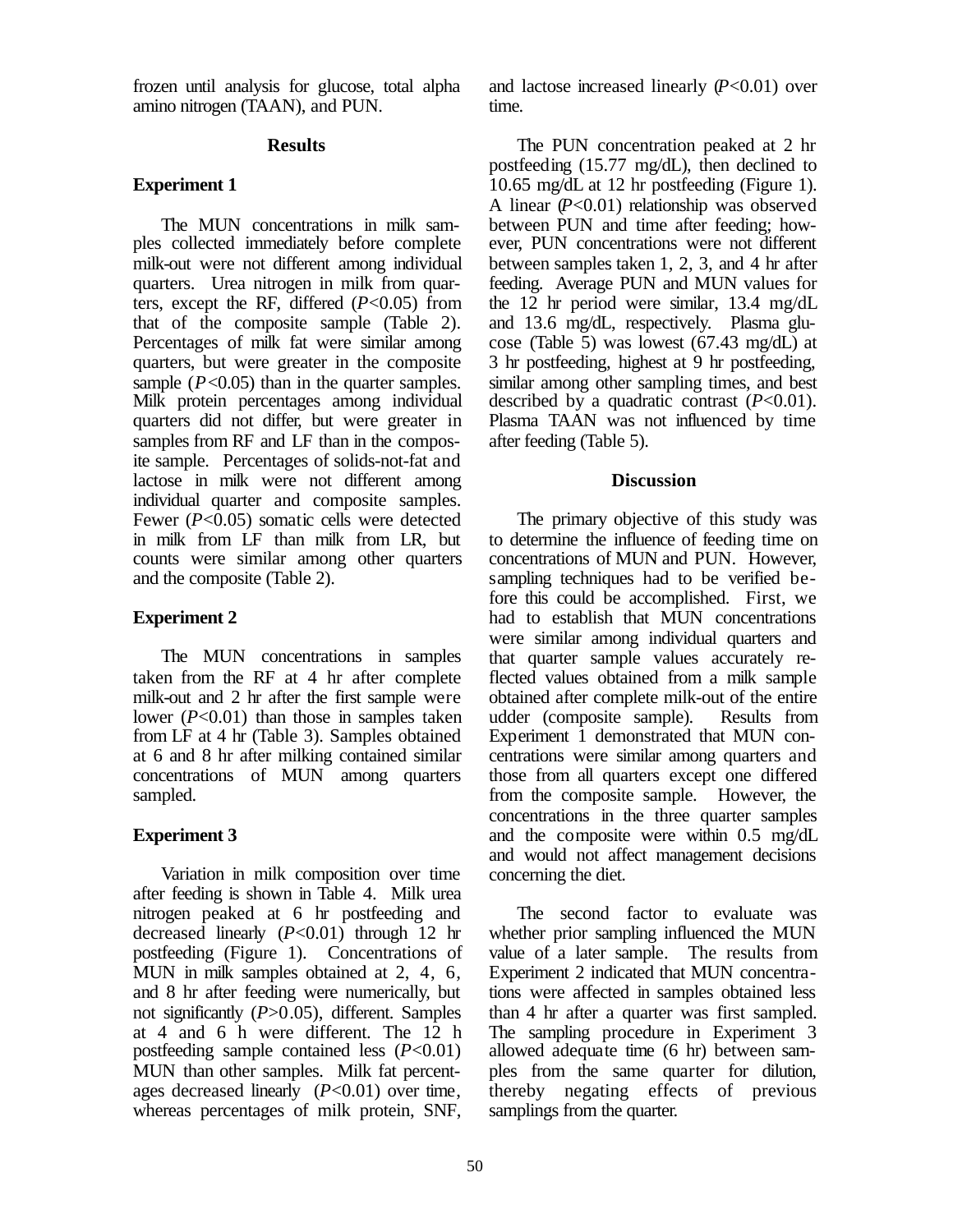Because most producers obtain milk samples for MUN analysis at either the AM or PM milking, but not both, feeding time before each milking may not be the same. In addition, when cows are milked by groups, milking time following feeding may vary among groups. Results from Experiment 3 indicate that sampling time after feeding alters MUN and PUN concentrations. Concentrations of MUN peaked at 6 hr postfeeding and declined through 12 hr postfeeding. Therefore, sampling milk for MUN concentration, without regard to feeding time, can affect the results and lead to incorrect interpretations.

#### **Conclusions**

Because time of sampling postfeeding affects MUN and PUN concentrations, it must be considered when interpreting results and making feeding decisions. According to our results, milk should be sampled at 6 hr postfeeding in order to obtain the peak MUN concentration. On the farm, MUN values obtained from samples taken at the AM milking in one test period and the PM milking in the next test period will vary, if feeding time before milking varies. This is important for evaluating responses of cows to diet changes that may have occurred during the month. Furthermore, MUN concentrations should not be compared among groups when their feeding times prior to milking vary. Time after feeding also should be considered when sampling for PUN. Samples obtained at 2 hr postfeeding reflect peak ammonia clearance from the blood.

Information gained from this study will assist producers in the interpretation of MUN data collected from their herd. Diet changes designed to increase the efficiency of nitrogen utilization by the dairy cow depend on correct interpretation of data routinely available to the producer.

#### **Acknowledgments**

Appreciation is expressed to Mike Scheffel and employees at the KSU tie-stall barn and to Tamie Redding**.** 

| Item             | Average <sup>1</sup> | Exps. 1 and $2^2$ | Exp. $3^3$ |  |
|------------------|----------------------|-------------------|------------|--|
| DMI, lb/day      | 49.65                | 47.94             | 56.52      |  |
| CPI, lb/day      | 8.45                 | 8.14              | 9.61       |  |
| Milk, lb/day     | 62.79                | 62.48             | 65.21      |  |
| $ECM4$ , lb./day | 67.54                | $65.67^5$         |            |  |
| MUN/kg DMI       |                      | $.25^{5}$         | $21^6$     |  |

**Table 1. Average DMI, CPI, Milk, ECM, and MUN/kg DMI**

<sup>1</sup> Average for the 11 d observation period.

<sup>2</sup> Average for day samples taken for Exps. 1 and 2.

<sup>3</sup> Average for day samples taken for Exp. 3.

 ${}^{4}$ ECM = energy-corrected milk.

<sup>5</sup>Calculated from composite sample values.

 ${}^{6}$ Calculated from 12 hr values.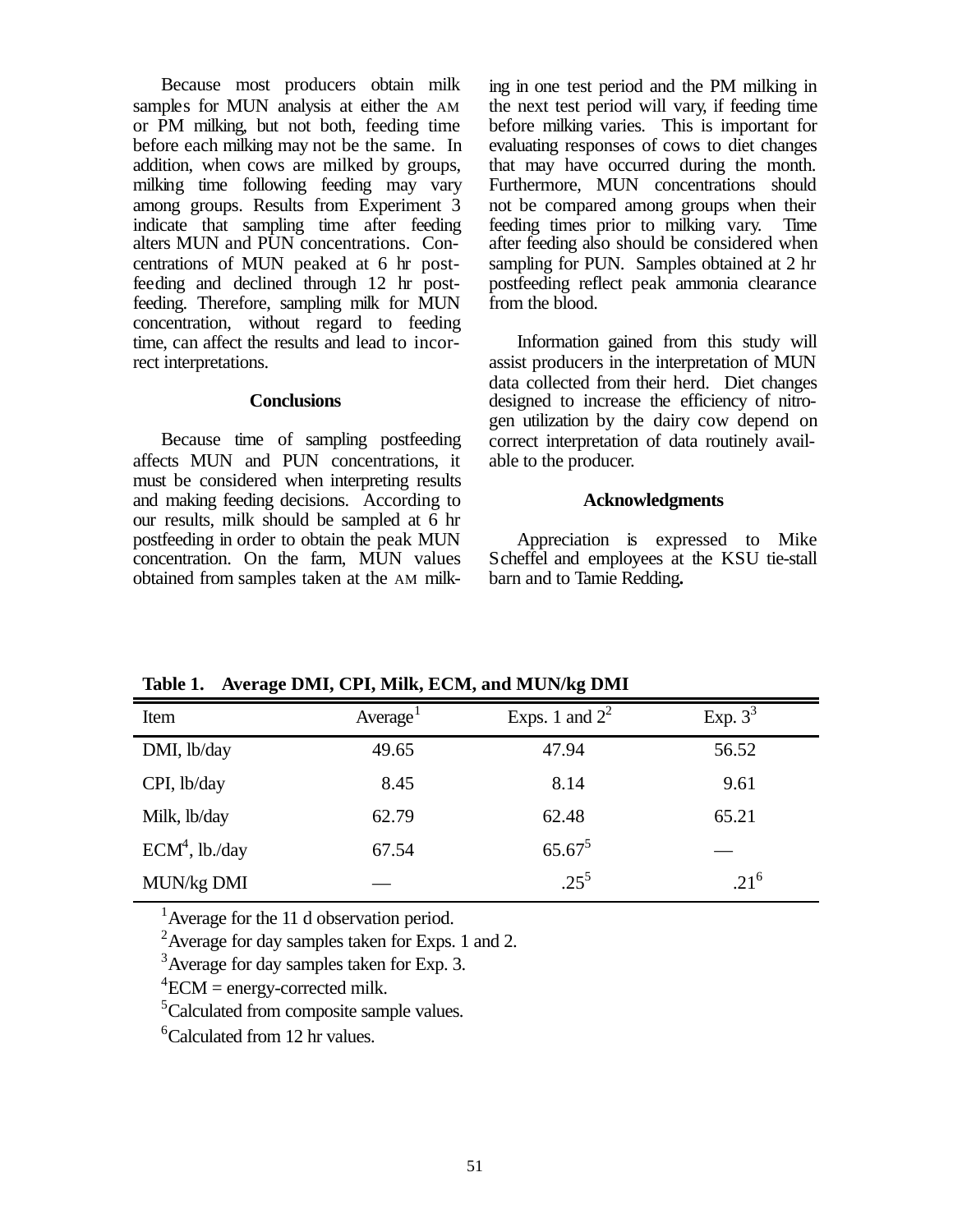| Item        | RF             | LF                | <b>RR</b>         | LR              | Composite         |
|-------------|----------------|-------------------|-------------------|-----------------|-------------------|
| Fat, %      | $1.54^{\rm a}$ | $1.44^{\rm a}$    | 1.61 <sup>a</sup> | $1.52^{\rm a}$  | $3.59^{b}$        |
| Protein, \$ | $3.65^{ab}$    | 3.68 <sup>a</sup> | $3.68^{\rm a}$    | $3.63^{ab}$     | $3.60^{b}$        |
| SNF, %      | $9.42^{\rm a}$ | $9.51^{\text{a}}$ | $9.48^{\rm a}$    | $9.34^{\rm a}$  | $9.39^{a}$        |
| Lactose, %  | $4.99^{\rm a}$ | $5.04^{\rm a}$    | $5.00^{\rm a}$    | $4.94^{\rm a}$  | 4.98 <sup>a</sup> |
| SCC, *1000  | $62.00^{ab}$   | $29.13^a$         | $77.38^{ab}$      | $134.63^b$      | $63.25^{ab}$      |
| MUN, mg/dl  | $12.25^{ab}$   | $12.48^{\rm a}$   | $12.45^{\rm a}$   | $12.49^{\rm a}$ | $12.06^b$         |

**Table 2. Relationship among Quarters with Respect to Milk Composition**

a,bMeans within rows sharing different superscript letters differ (*P*<0.05).

|  |  |  | Table 3. Effect of Previous Sampling on MUN Concentration (mg/dL) |
|--|--|--|-------------------------------------------------------------------|
|--|--|--|-------------------------------------------------------------------|

|           | Sampling Time, hr |                |       |       |  |
|-----------|-------------------|----------------|-------|-------|--|
| Quarter   | $\overline{2}$    | $\overline{4}$ | 6     | 8     |  |
| RF        | 11.27             | $12.22^a$      | 13.04 | 13.11 |  |
| LR        |                   | $12.81^{b}$    |       |       |  |
| <b>RR</b> |                   |                | 12.76 |       |  |
| LR        |                   |                |       | 13.07 |  |

a,b<sub>V</sub>alues within columns sharing different superscript letters differ  $(P<0.01)$ .

|            | Time Postfeeding, hr |                |         |        |        |        |                       |
|------------|----------------------|----------------|---------|--------|--------|--------|-----------------------|
| Item       | $\overline{2}$       | $\overline{4}$ | 6       | 8      | 10     | 12     | Contrast <sup>2</sup> |
| Fat, %     | 7.66                 | 6.37           | 5.32    | 4.12   | 2.27   | 2.22   | linear                |
| Protein, % | 3.06                 | 3.26           | 3.44    | 3.62   | 3.93   | 4.00   | linear                |
| SNF, %     | 8.04                 | 8.23           | 8.35    | 8.57   | 9.03   | 9.23   | linear                |
| Lactose, % | 4.22                 | 4.23           | 4.20    | 4.25   | 4.41   | 4.53   | linear                |
| SCC, *1000 | 956.38               | 438.88         | 1135.25 | 763.25 | 519.63 | 369.63 |                       |
| MUN, mg/dL | 13.65                | 14.30          | 14.46   | 13.94  | 13.16  | 12.04  | linear                |

**Table 4. Variation in Milk Composition over Time after Feeding<sup>1</sup>**

<sup>1</sup> Feeding time began approximately 30 min after AM milking.<br><sup>2</sup>P<0.01.